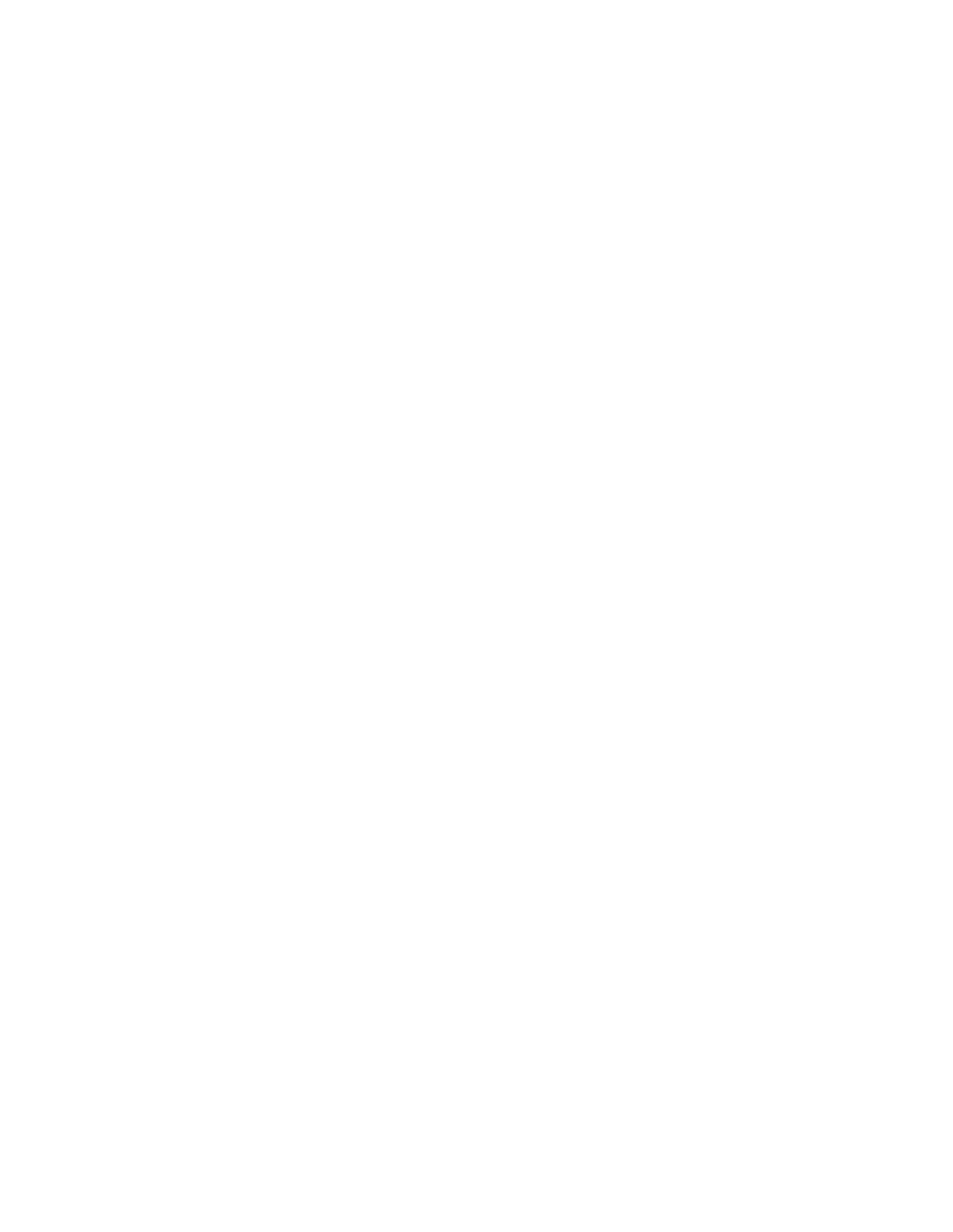furnish District with the original certificates and amendatory endorsements effecting coverage required.

- 20.2. Charter School acknowledges that the insurance to be maintained by District on the School Site will not insure any of Charter School's property or improvements made by Charter School.
- 20.3. Charter School shall, at Charter School's expense, obtain and keep in force during the term of this Agreement a policy of commercial general liability insurance and a comprehensive auto liability policy insuring District and Charter School against claims and liabilities arising out of the operation, condition, use, or occupancy of the Premises and all areas appurtenant thereto, including parking areas. Charter School's comprehensive auto liability policy shall insure all vehicle(s), whether hired, owned or non-owned. Charter School's commercial general insurance shall be at least as broad as the Insurance Service Office (ISO) CG 00-01 form and in an amount of not less than One Million dollars (\$1,000,000) for bodily injury or death and property damage as a result of any one occurrence and Two Million dollars (\$2,000,000) general aggregate policy limit. In addition, Charter School shall obtain a products/completed operations aggregate policy in the amount of One Million dollars (\$1,000,000). The insurance carrier, deductibles and/or self-insured retentions shall be approved by District, which approval shall not be unreasonably withheld. Prior to the Commencement Date, Charter School shall deliver to District a certificate of insurance evidencing the existence of the policies required hereunder and copies of endorsements stating that such policies shall:
	- 20.3.1. Not be canceled or altered without thirty (30) days' prior written notice to District;
	- 20.3.2. State the coverage is primary and any coverage by District is in excess thereto;
	- 20.3.3. Contain a cross liability endorsement; and
	- 20.3.4. Include a separate endorsement naming District as an additional insured.

At least thirty (30) days prior to the expiration of each certificate, and every subsequent certificate, Charter School shall deliver to District a new certificate of insurance consistent with all of the terms and conditions required in connection with the original certificate of insurance as described herein.

20.4. During the Term of this Agreement, District shall maintain at its cost a policy of standard fire and casualty insurance limited to the value of the buildings and improvements located on the School Site as of the Commencement Date. In the event of loss or damage to the School Site, the buildings, the Premises or any contents, each Party, and all persons claiming under the Party, shall look first to any insurance in its favor before making any claim against the other Party, and to the extent possible without adding additional costs, each Party shall obtain for each policy of insurance provisions permitting waiver of any claim against the other Party for loss or damage within the scope of the insurance and each Party, to the extent permitted, for itself and its insurers, waives all such insurance claims against the other Party.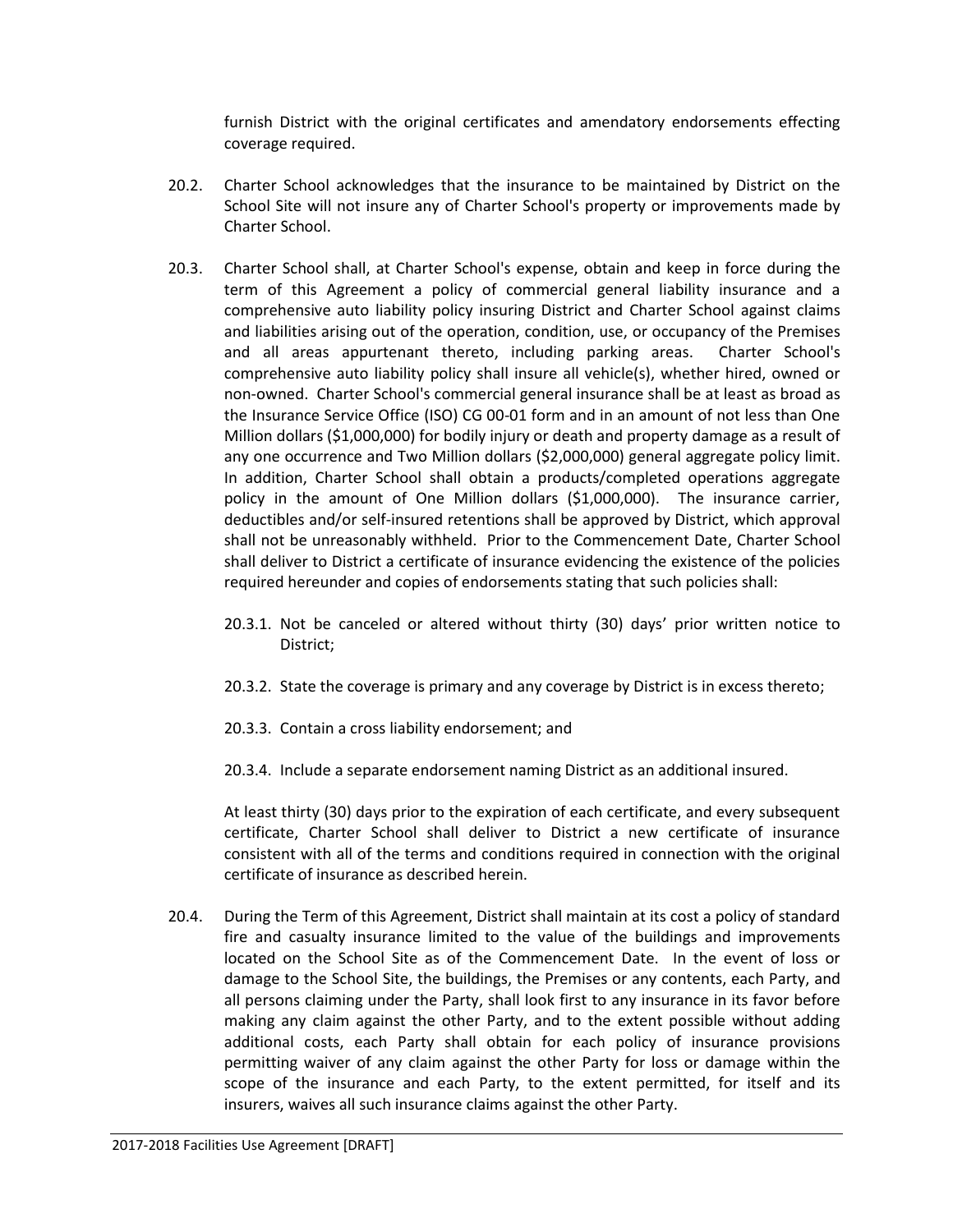- 20.4.1. No use shall be made or permitted to be made of the Premises, nor acts done, that will increase the existing rate of insurance upon the building or buildings of the Premises or cause the cancellation of any insurance policy, covering same, or any part thereof, nor shall Charter School sell, or permit to be kept, used, or sold in or about the Premises any article that may be prohibited by the standard form of fire insurance policies. Charter School shall, at its sole cost and expense, comply with any and all requirements pertaining to the Premises, of any insurance organization or company, necessary for the maintenance of reasonable fire and casualty insurance, covering the Premises' buildings, or appurtenances. Fire and casualty insurance premium increases to District due to equipment and/or activities of Charter School shall be charged to Charter School.
- 20.5. During the Term, Charter School shall comply with all provisions of law applicable to Charter School with respect to obtaining and maintaining workers' compensation insurance. Prior to the commencement and any renewal of this Agreement and Charter School's occupancy of the Premises, Charter School shall provide District, as evidence of this required coverage, a certificate in a form satisfactory to District on or before the commencement or renewal date, providing that insurance coverage shall not be canceled or reduced without thirty (30) days prior written notice to District.
- comply with any and all requirements pertaining to the Premises, of any measure organization or company, necessary for the maintenance of resonance to appurenances. Fire and casually insurance presulture increases to Distr **21. Signs.** Charter School may, at Charter School's sole cost, have the right and entitlement to place an onsite sign on the Premises to advertise Charter School's educational program, provided Charter School obtains the prior written approval and consent of District. District's approval and consent shall not be unreasonably withheld. Any signs shall be at Charter School's cost and in compliance with the local ordinances pertaining thereto. In connection with the placement of any of Charter School's signs, District agrees to cooperate with Charter School in obtaining any governmental permits which may be necessary. Throughout the Term of the Agreement Charter School shall, at its sole cost and expense, maintain any of its signage and all appurtenances in good condition and repair. At the termination of the Agreement, Charter School shall remove any signs which it has placed on the Premises and School Site, and shall repair any damage caused by the installation or removal of Charter School's signs.
- **22.** Notice. Any notice required or permitted to be given under the Agreement shall be deemed to have been given, served and received if given in writing and personally delivered or either deposited in the United States mail, registered or certified mail, postage prepaid, return receipt required, or sent by overnight delivery service or facsimile transmission, addressed as follows:

# **DISTRICT**:

Oakland Unified School District Attn: Office of Charter Schools 1000 Broadway, Suite 639 Oakland, CA 94607

### **CHARTER SCHOOL**: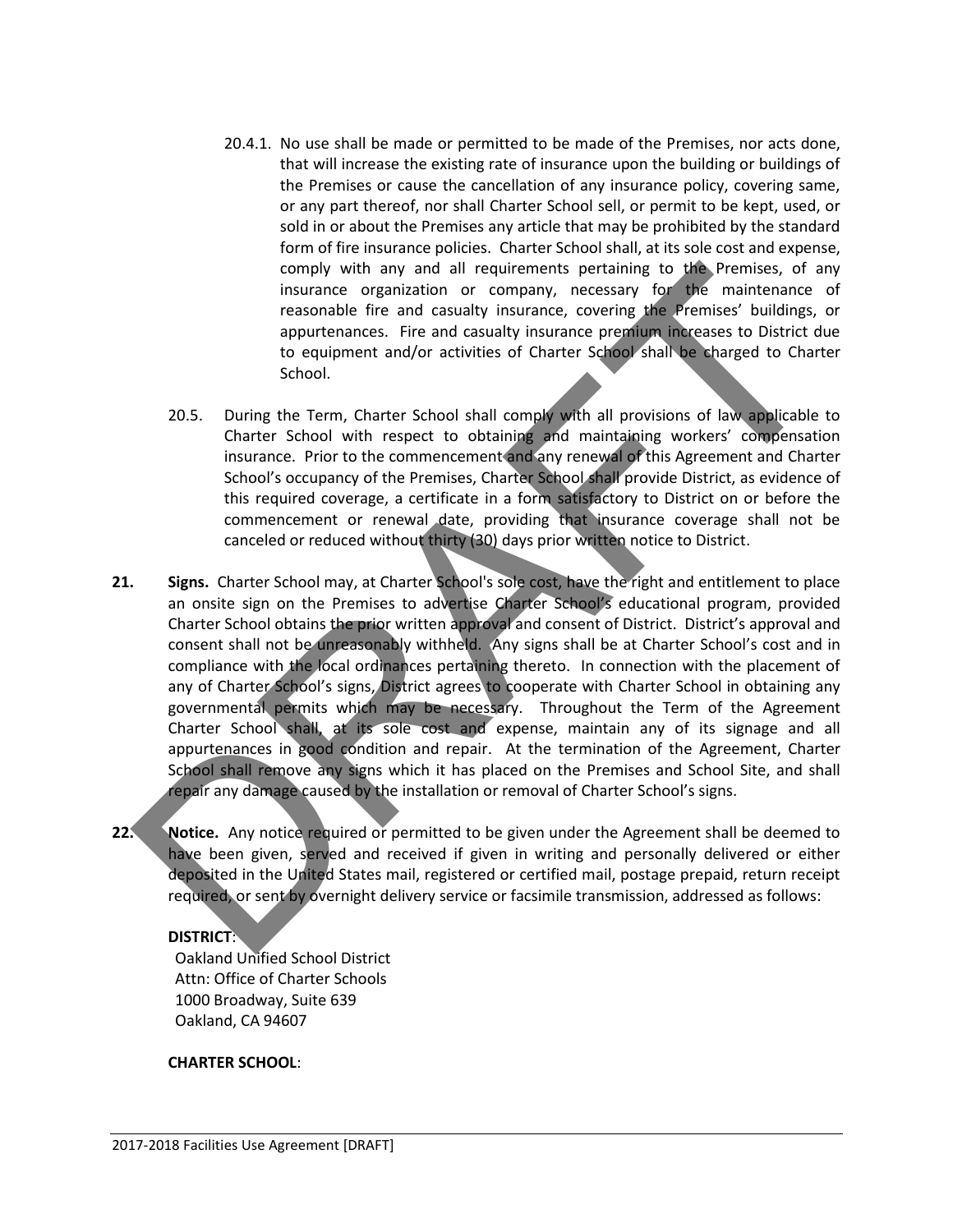Any notice personally given or sent by facsimile transmission shall be effective upon receipt. Any notice sent by overnight delivery service shall be effective the business day next following delivery thereof to the overnight delivery service. Any notice given by certified or registered mail shall be effective three (3) days after deposit in the United States mail.

- **23. Subcontract, Assignment and Sublease**. Charter School shall not have the right, voluntarily or involuntarily, to assign, license, transfer or encumber the Agreement or sublet all or part of the Premises. Any purported transfer shall be void and shall, at District's election, constitute a default. No consent to transfer shall constitute a waiver of the provisions of this Section.
- **24. Joint and Several Liability.** If Charter School is more than one person or entity, each person or entity shall be jointly and severally liable for the obligations of Charter School hereunder.
- **25. Independent Contractor Status**. The Agreement is by and between two independent entities and is not intended to and shall not be construed to create the relationship of agent, servant, employee, partnership, joint venture, or association.
- **26. Entire Agreement of Parties**. The Agreement constitutes the entire agreement between the Parties and supersedes all prior discussions, negotiations and agreements, whether oral or written. The Agreement may be amended or modified only by a written instrument executed by both Parties.
- **27. California Law**. The Agreement shall be governed by and the rights, duties and obligations of the Parties shall be determined and enforced in accordance with the laws of the State of California. The Parties further agree that any action or proceeding brought to enforce the terms and conditions of the Agreement shall be maintained in Santa Clara County.

### **28. Compliance with All Laws**.

- Permiss. Any purported transfer shall do void and shall, at District's decision, constitute a<br>default. No consent to transfer shall constitute a waver of the provisions of his Section.<br>
Joint and Several Liability, if Char 28.1. Charter School shall at Charter School's expense comply with all requirements of all governmental authorities, in force either now or in the future, affecting the Premises or School Site and Charter School's use thereof, and shall faithfully observe in Charter School's use of the Premises all laws, regulations and ordinances of these authorities, in force either now or in the future including, without limitation, all applicable federal, state and local laws, regulations, and ordinances pertaining to air and water quality, hazardous material, waste disposal, air emission and other environmental matters (including the California Environmental Quality Act ("CEQA") and its implementing regulations in Charter School's use of the Premises), and all District policies, rules and regulations ("Environmental Laws").
	- 28.2. The judgment of a court of competent jurisdiction, or Charter School's admission in an action or a proceeding against Charter School, whether District be a party to it or not, that Charter School has violated any law or regulation or ordinance in Charter School's use of the Premises shall be considered conclusive evidence of that fact as between District and Charter School. If Charter School fails to comply with any law, regulation or ordinance, District reserves the right to take necessary remedial measures at Charter School's expense, for which Charter School agrees to reimburse District on demand.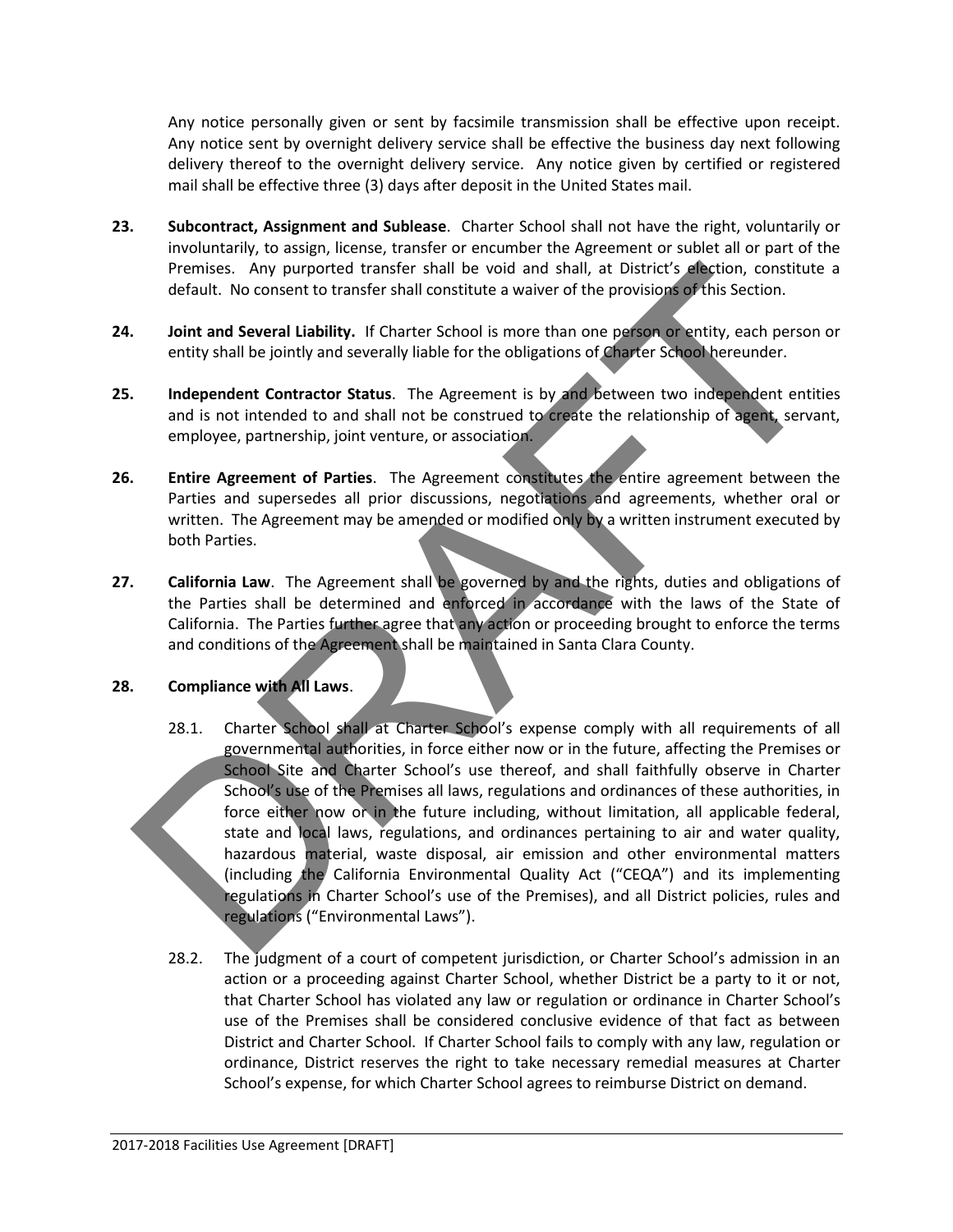- 28.3. Charter School shall not cause or permit any Hazardous Material to be generated, brought onto, used, stored, or disposed of in or about the Premises and any improvements by Charter School or its agents, employees, contractors, subtenants, or invitees, except for limited quantities of standard office, classroom and janitorial supplies (which shall be used and stored in strict compliance with Environmental Laws). Charter School shall comply with all Environmental Laws. As used herein, the term "Hazardous Materials" means any hazardous or toxic substance, material or waste which is or becomes regulated by any local governmental authority, the State of California or the United States Government. The term "Hazardous Materials" includes, without limitation, petroleum products, asbestos, PCB's, and any material or substance which is (i) defined as hazardous or extremely hazardous pursuant to Title 22 of the California Code of Regulations, Division 4.5, Chapter 11, Article 4, section 66261.30 *et seq*. (ii) defined as a "hazardous waste" pursuant to section (14) of the federal Resource Conservation and Recovery Act, 42 U.S.C. 6901 *et. seq.* (42 U.S.C. 6903), or (iii) defined as a "hazardous substance" pursuant to section 10 of the Comprehensive Environmental Response, Compensation and Liability Act, 42 U.S.C. 9601 *et. seq.* (42 U.S.C. 9601). As used herein, the term "Hazardous Materials Law" shall mean any statute, law, ordinance, or regulation of any governmental body or agency (including the U.S. Environmental Protection Agency, the California Regional Water Quality Control Board and the California Department of Health Services) which regulates the use, storage, release or disposal of any Hazardous Material.
- which is or becomes regulated by any local governmental and by any computer call formin or the United States Government. The term "Hazardog Materials" includes,<br>which is (ii) defined as hazardog or extremely hazardog wheat 28.4. **Notice of Hazardous Substance**. Charter School will promptly notify District in writing if Charter School has or acquires notice or knowledge that any Hazardous Substance has been or is threatened to be, released, discharged, disposed of, transported, or stored on, in, or under or from the Premises or School Site in violation of Environmental Laws. Charter School shall promptly provide copies to District of all written assessments, complaints, claims, citations, demands, fines, inquiries, reports, violations or notices relating to the conditions of the Premises or compliance with Environmental Laws. Charter School shall promptly supply District with copies of all notices, reports, correspondence, and submissions made by Charter School to the United States Environmental Protection Agency, the United States Occupational Safety and Health Administration and any other local, state or federal authority that requires submission of any information concerning environmental matters or Hazardous Substances pursuant to Environmental Laws. Charter School shall promptly notify District of any liens threatened or attached against the Premises pursuant to any Environmental Laws.
	- 28.5. **Inspection**. District and District's agents, servants, and employees including, without limitation, legal counsel and environmental consultants and engineers retained by District, may (but without the obligation or duty to do so), at any time and from time to time, on not less than ten (10) business days' notice to Charter School (except in the event of an emergency, in which case, no notice will be required), inspect the Premises to determine whether Charter School is complying with Charter School's obligations set forth in this Section, and to perform environmental inspections and samplings, during regular business hours (except in the event of an emergency) or during such other hours as District and Charter School may agree.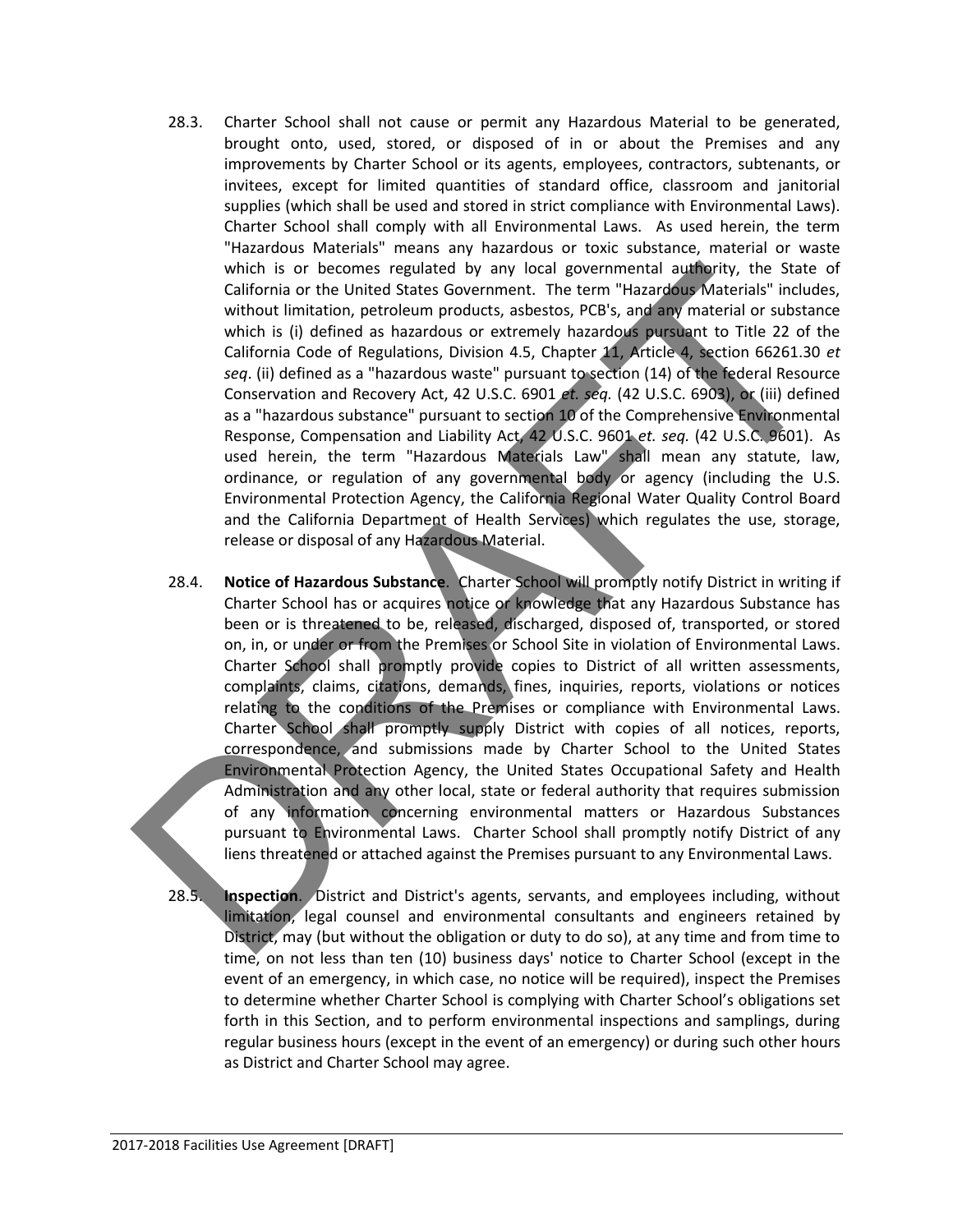- 28.6. **Indemnification**. Charter School's indemnification and defense obligations in this Agreement shall include any and all Claims arising from any breach of Charter School's covenants under this Section.
- **29. Attorneys' Fees.** If either Party files any action or brings any proceedings against the other arising out of the Agreement, the prevailing party shall be entitled to recover, in addition to its costs of suit and damages, reasonable attorneys' fees to be fixed by the court. The "prevailing party" shall be the Party who is entitled to recover its costs of suit, whether or not suit proceeds to final judgment. No sum for attorneys' fees shall be counted in calculating the amount of a judgment for purposes of determining whether a Party is entitled to its costs or attorneys' fees.
- **30. Waiver**. The waiver by either Party of any breach of any term, covenant, or condition herein contained shall not be deemed to be a waiver of such term, covenant, condition, or any subsequent breach of the same or any other term, covenant, or condition herein contained.
- **31. Successors and Assigns**. The Agreement shall be binding upon and inure to the benefit of the Parties hereto and their respective heirs, legal representatives, successors, and assigns.
- **32. Counterparts**. The Agreement and all amendments and supplements to it may be executed in counterparts, and all counterparts together shall be construed as one document.
- **33. Captions**. The captions contained in the Agreement are for convenience only and shall not in any way affect the meaning or interpretation thereof nor serve as evidence of the interpretation thereof, or of the intention of the Parties hereto.
- **34. Severability**. Should any provision of the Agreement be determined to be invalid, illegal or unenforceable in any respect, such provision shall be severed and the remaining provisions shall continue as valid, legal and enforceable.
- **35. Incorporation of Recitals and Exhibits**. The Recitals and each Exhibit attached hereto are hereby incorporated herein by reference.
- party "shall be the Party who is entitled to recover is costs of sull, whether br not sull properties that the Party and the Party is entitled to the counterpart of pulgament for purposes of determining whether a Party is **36. Authorization to Sign Agreement.** Each individual executing the Agreement on behalf of a Party represents and warrants that he or she is duly authorized to execute and deliver the Agreement on behalf of the Party that the individual is executing the Agreement and that the Agreement is binding upon that Party in accordance with its terms.

\_\_\_\_\_\_\_\_\_\_\_\_\_\_\_\_\_\_\_\_\_\_\_\_\_\_\_\_\_\_\_\_\_\_\_\_\_\_\_\_\_\_\_\_\_ \_\_\_\_\_\_\_\_\_\_\_\_

\_\_\_\_\_\_\_\_\_\_\_\_\_\_\_\_\_\_\_\_\_\_\_\_\_\_\_\_\_\_\_\_\_\_\_\_\_\_\_\_\_ \_\_\_\_\_\_\_\_\_\_\_\_

ACCEPTED AND AGREED on the date indicated below:

**CHARTER SCHOOL** 

# **OAKLAND UNIFIED SCHOOL DISTRICT**